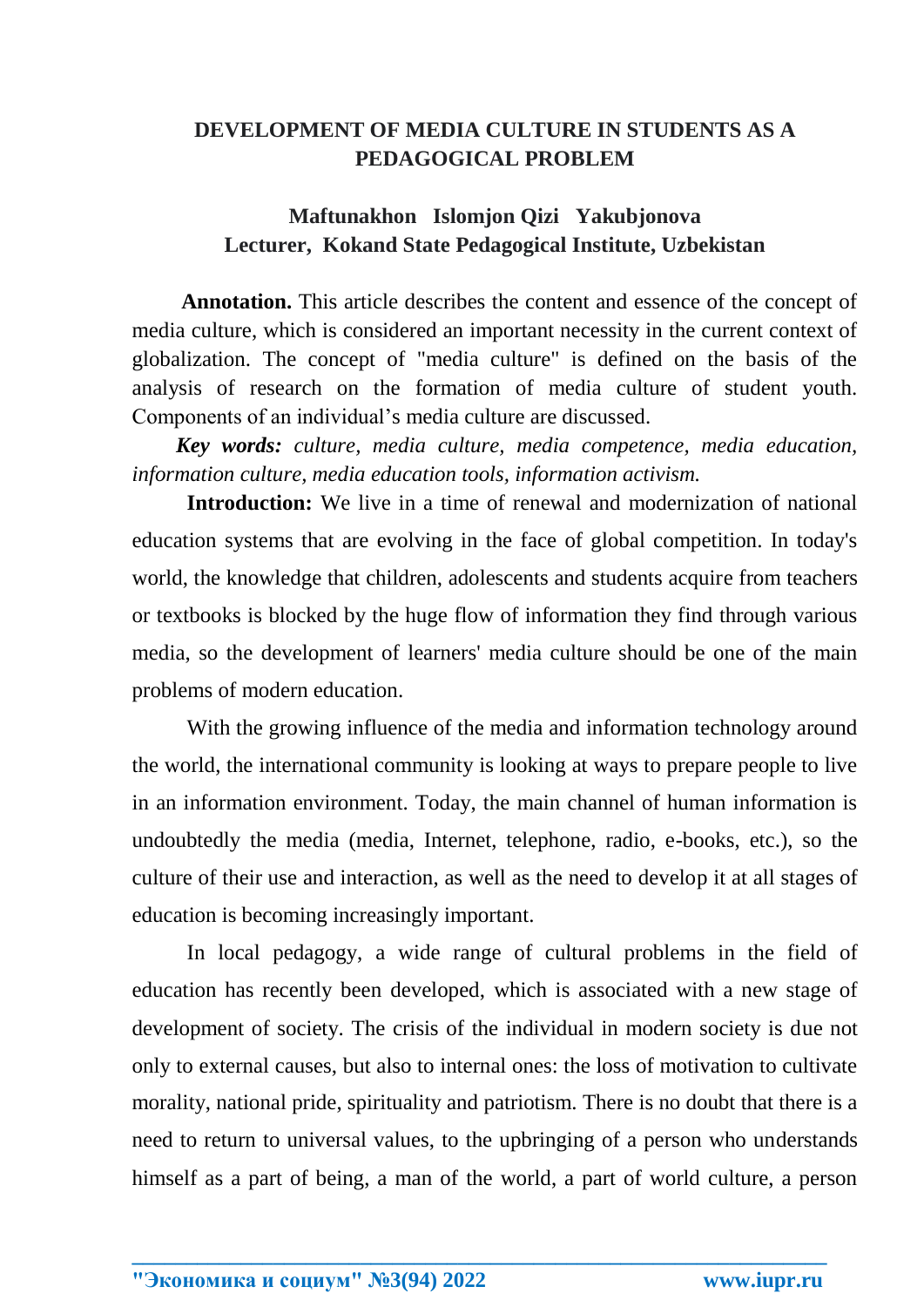who understands himself through intercultural dialogue and enhances the cultural experience of all mankind. All these rules form the basis of the cultural pedagogical paradigm of modern pedagogical education.

Pedagogy as a science is becoming more closely integrated with cultural studies, so new pedagogical concepts are emerging: media education, media culture, media competence, media literacy, media pedagogy, media technology, media texts, media awareness.

The basis of our research on the development of students' media culture is the cultural paradigm of modern pedagogical education [1; 124-b].

When we talk about the cultural paradigm of education, we are living in an information society where the flow of information we receive changes every second, so not only the process of learning, but also understanding the nature of all beings, human spiritual activity and self-awareness in general, human consciousness as a spiritual basis. Its invaluable role in the creation of culture should be considered an important factor.

E.V.Bondarevskaya highlighted the general features of the cultural paradigm in modern education:

• Personal development is the main task of education, and the formation of a unique individuality of the future specialist is recognized as a result of education;

• The content of education should be complemented by universal values and cultural values;

• pedagogical methods, forms and means in the educational process are aimed at the development of independent self-awareness and subjective characteristics of the individual;

• The training of the future specialist should be carried out in a separate cultural and educational environment, where there are all the grounds for the independent development of the individual's cultural self-determination and free choice of ways of self-realization [4; 352-b].

A cultural approach to the organization of modern education highlights the need to develop students' media culture. This is primarily due to the fact that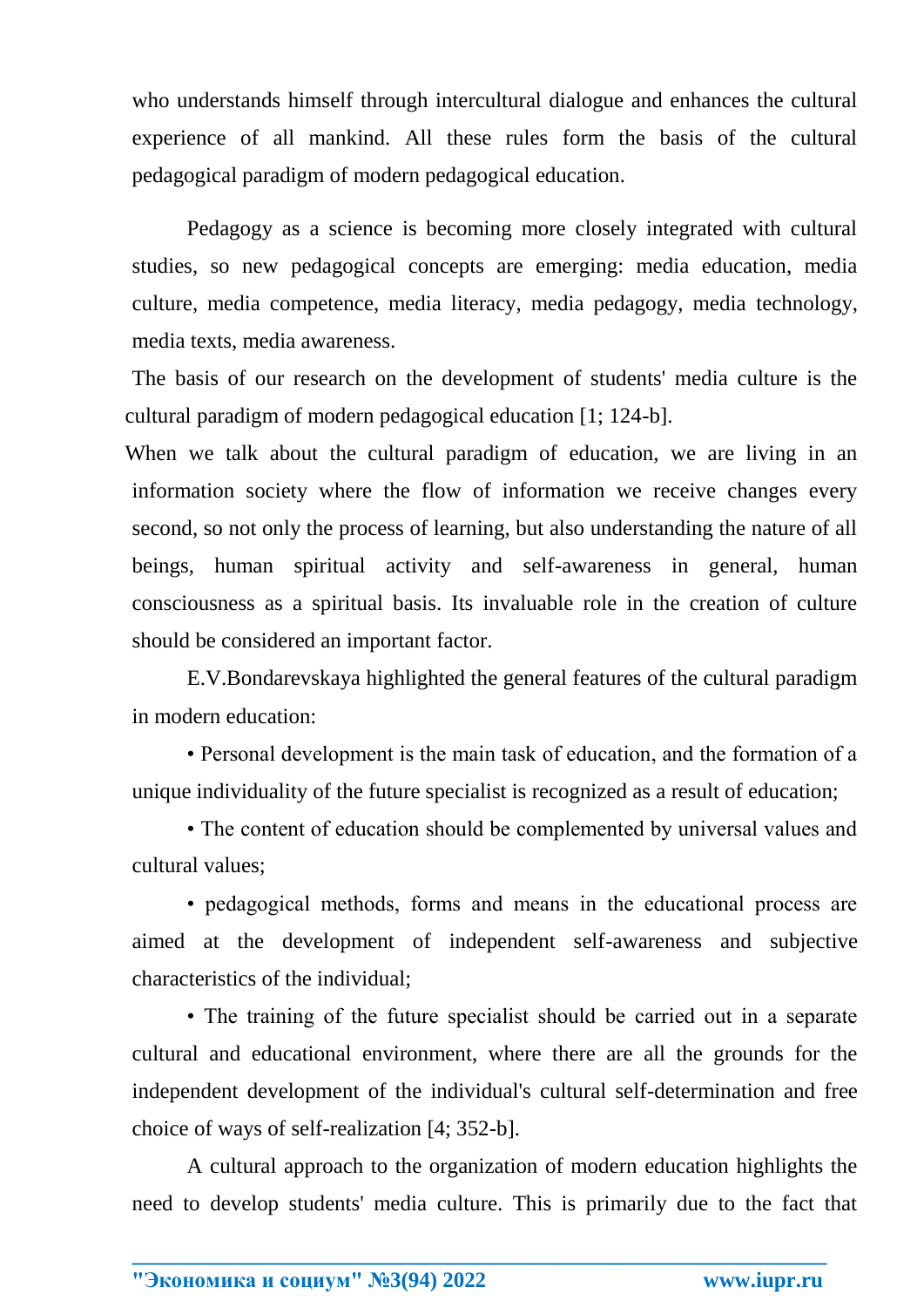modern information processes in today's society lead not only to changes in personal communication, but also to structural changes in the entire cultural system. In general, this affects the rapidly changing worldview, as modern education is being "covered" by information technology, remote forms of knowledge acquisition, project activities, electronic versions of works of art, and so on.

In human culture, all forms of cognition (through logic, through intuitive knowledge and artistic image, through belief) are integrated, and the analysis of each of them is equally demonstrated in pedagogical anthropology. The way of knowing is not contradictory only in the cultural space, because all these types of knowledge complement each other without entering into an insoluble conflict.

The concept of "media culture" we are considering is a complex one, based on two "media" and "culture" roots, each of which we need to consider separately in order to better understand the basic concept of research.

The concept of "culture" is used very often, but not everyone can explain what it means from a scientific point of view, because the usual and scientific ideas about this concept are different. For example, a well-educated person who follows the rules of etiquette is often referred to in society as cultured, although in this case it is more appropriate to talk about his or her level of culture. When people talk about libraries, museums, theaters, they often use the word "culture", but it is more accurate to talk about the social location of culture.

Often people do not realize how they have confused and confused the concept of "culture" without thinking about the correct interpretation. At the same time, this concept has many meanings and is used in various areas of human activity related to the processes of accumulation of skills and abilities, selfawareness and self-expression. Although there are about a thousand different definitions of the concept of "culture", there is still no universal and holistic understanding of this phenomenon. To explain what "culture" is, philosophers and researchers have tried to do this in different historical periods using different approaches.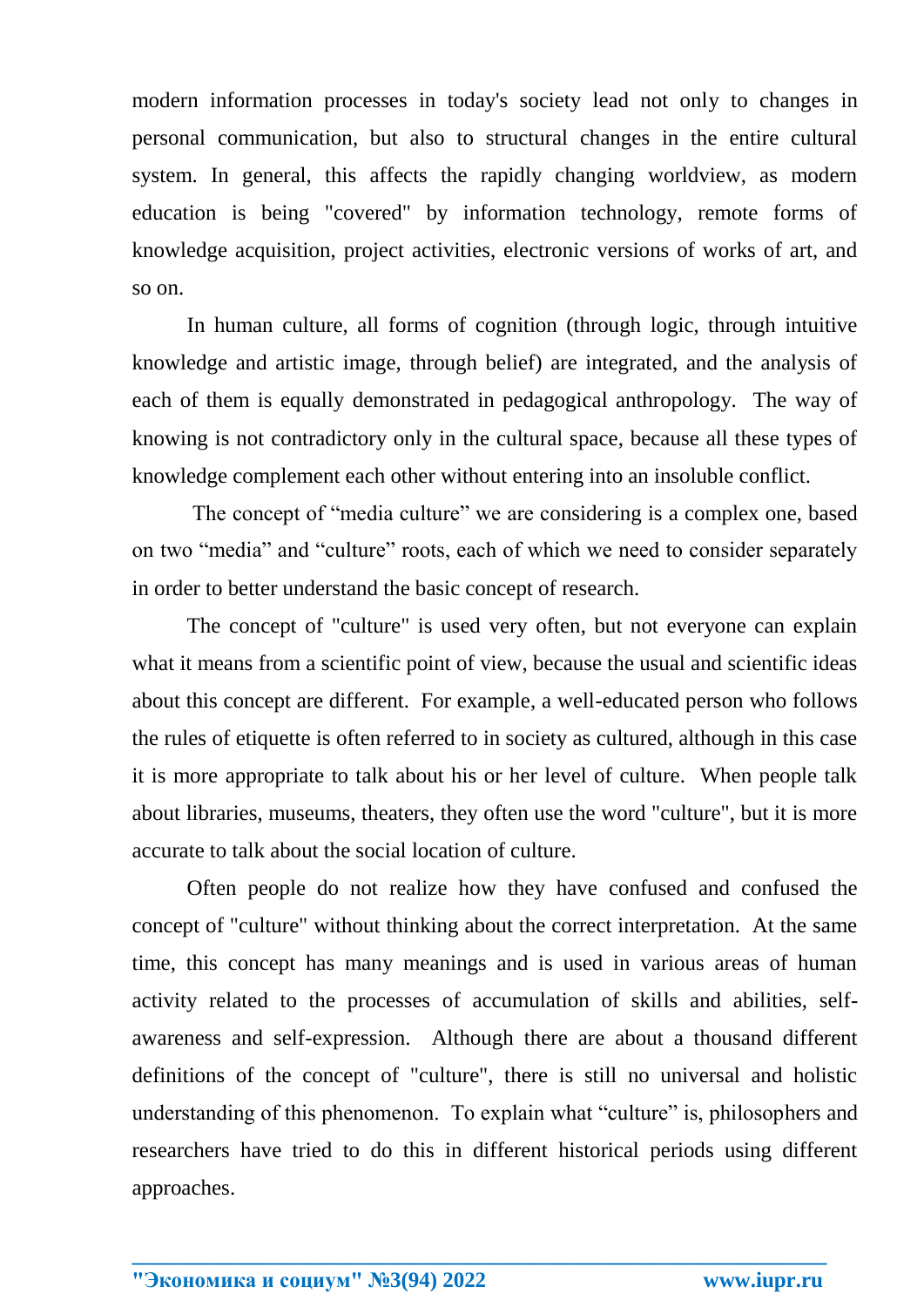The term "culture" originated in ancient Rome and is derived from the verb "colere" meaning "to cultivate," "to cultivate," and "to cultivate the earth." In this sense, the concept of "culture" was used by the great Roman statesman Mark Cato in his works, but Cicero already used this concept to contrast everything created by nature to define what was created by man.

A new understanding of the concept of "culture" is reflected in the works of the romantic philosophers A. Schopenhauer and F. Nietzsche, emphasizing the individual nature of the manifestation and existence of culture, showing the subjective power of human creativity and freedom of expression, which can not be limited by any external factors the past.

In his research, Yu.M.Lotman argues that culture is a collective concept. The individual, in his view, can be an active participant in the development of culture, its carrier, but culture, like language, is by its very nature a "social phenomenon"[3].

Culture N.B. According to Kirillova, this is the "processed world" in which a person exists, whose needs are motivated not by biological but by social needs and interests; it is the realm of social and intellectual needs, and the desire to establish and communicate is central to these needs [6].

Based on the above interpretations of the concept of "culture", we can say that some researchers describe culture as a set of values and norms accumulated by mankind, that is, the material world outside of man, while others see it as the world of human spiritual life. In our opinion, both views are correct, because culture is at the same time a world of social experience accumulated by mankind and a description of human activity.

In order to better understand the concept of "media culture", it is necessary to consider another concept - the concept of "media".

There are many interpretations of this concept in the sources we have studied. This is primarily due to the fact that "media" is a plural form of the word "medium", under which one can observe a much more complex and diverse set of different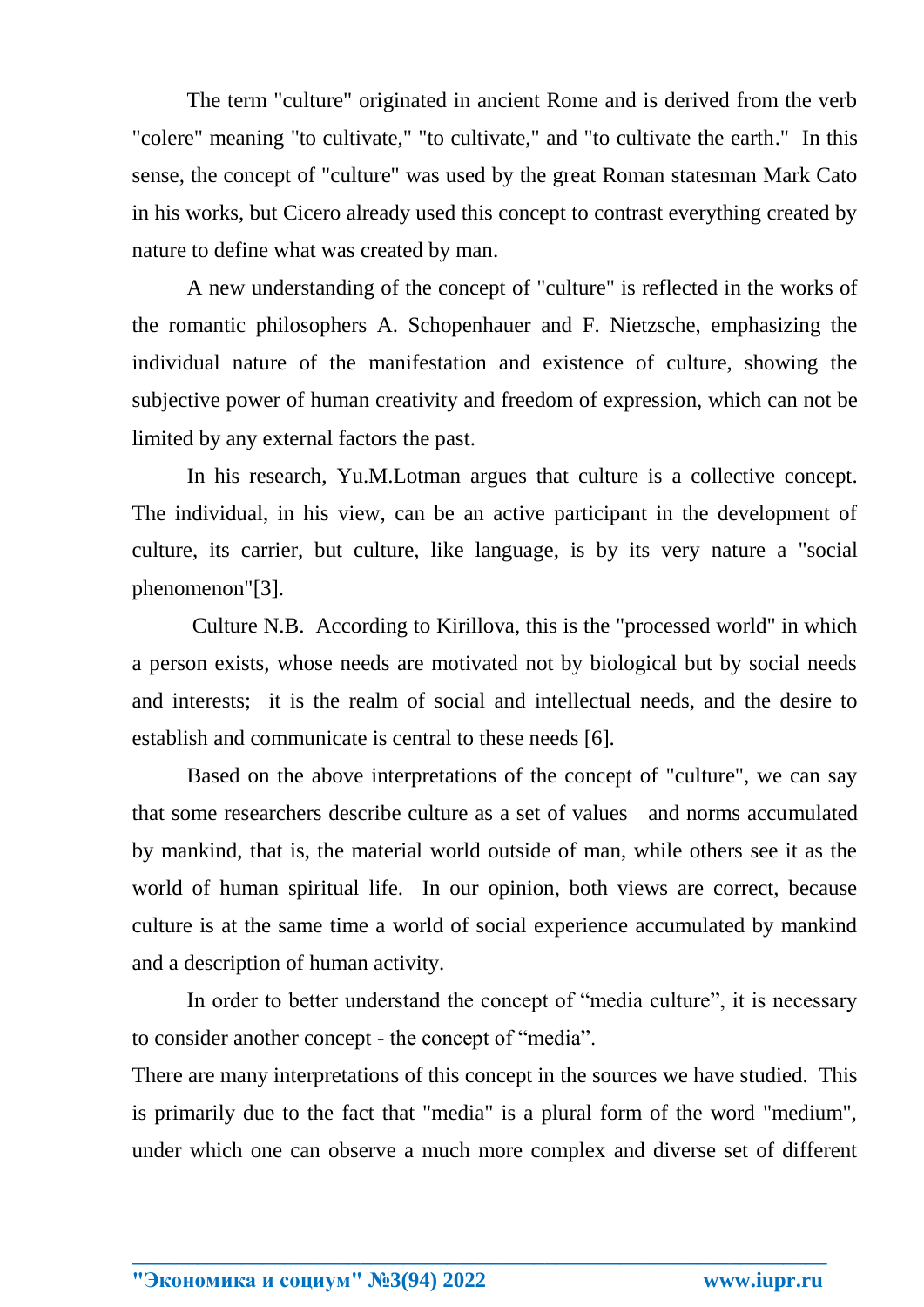types and structures of activity, each of which has its own methods of communication, boundaries and audience.

One of the first media theorists was the Canadian sociologist Herbert Marshall McLuhan, who reviewed the entire history of culture in his research. He devoted his work to the analysis of communicative channels in the field of culture, as well as to the daily life of people in the information society (the world created by the latest media). McLuhan was one of the first researchers to use the term "media" in his writings, first by cultural scientists, then by philosophers, sociologists, journalists, educators, and psychologists to define the various means of communication. He writes that in order to be truly literate, one must be literate in the world of media [2].

The concept of "media culture" is a product of modern cultural theory introduced to define a particular type of information society culture, but until recently, concepts such as "media" and "mass media" (OCV) were very common in the scientific and practical work of local researchers. The term "mass media" is often used in the research of Western scholars [5; 77-b].

A person's media culture, in our opinion, has a number of components: information activity, the ability to correctly formulate their need for information, developed information motivation, activity, including cognitive and reading, search behavior, information skills, understanding of personal information needs , the ability to correctly select, understand and critically evaluate the information obtained, to participate in the communication process.

In our opinion, human media culture should be considered as a set of ideas, skills and knowledge that will allow for effective development in the future media society. Based on the above, we have defined the concept of "media culture" as follows: "media culture" is a special type of culture of the information society, which is derived from various sources (radio, television, newspapers, telephones, the Internet, oral and written communications, rumors). is a set of knowledge, emotions, attitudes, and behavioral responses that are manifested in an individual's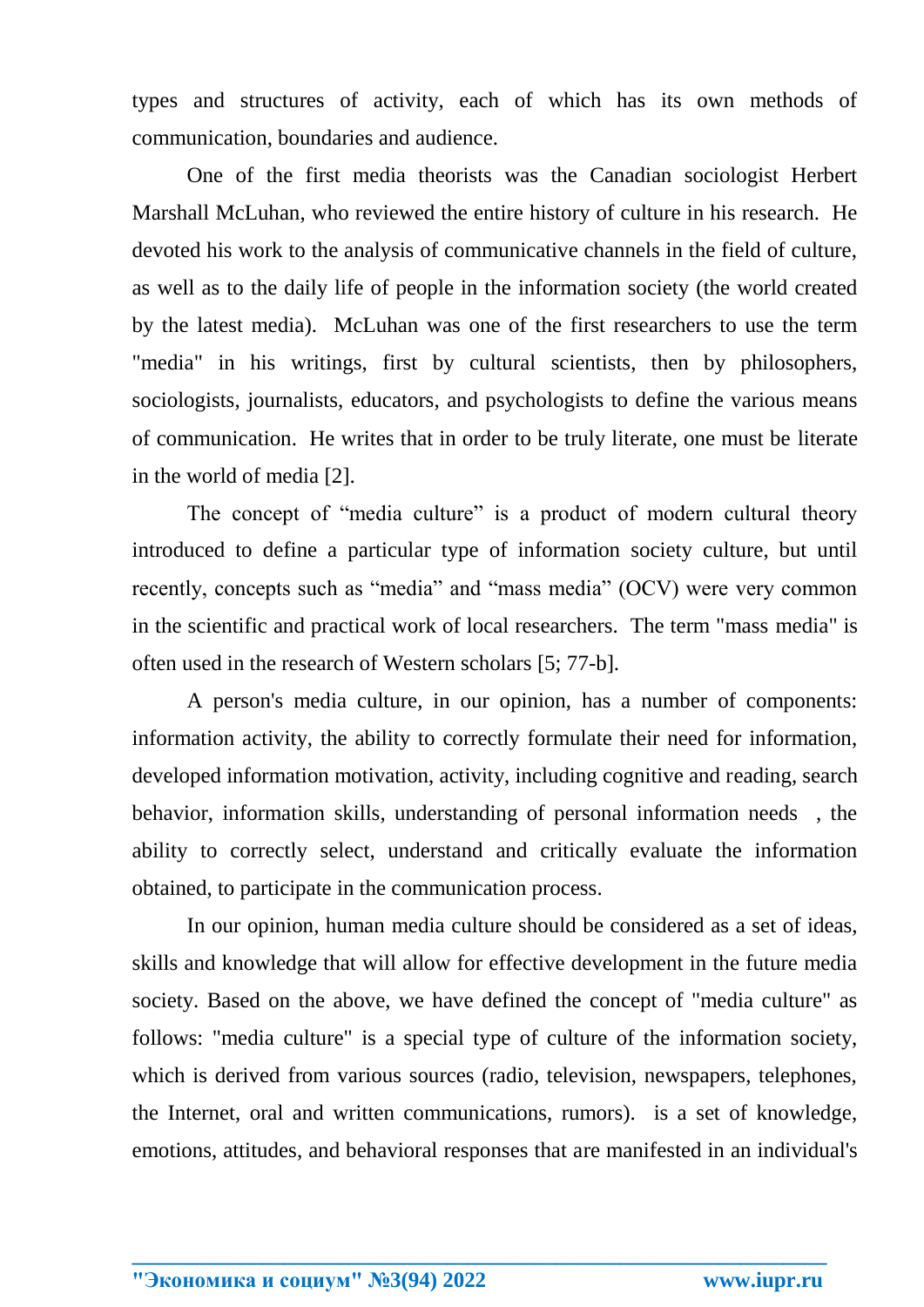ability to search, research, and critically evaluate information obtained through the media in the process of perceiving and interacting with information. .

The information culture of modern youth, especially students, includes the development of values in the process of preparing information, scientific and methodological support for the development of information culture based on information technology.

Thus, we can conclude that information culture is an indicator of professional culture rather than general culture, but over time it can become an important factor in the development of each individual, and the concept of "information culture" is a culture related to the information aspect of human life. Therefore, in our opinion, the concepts of "information culture" and "media culture" are not the same, they have certain similarities as well as fundamental differences.

Comparing these concepts allows us to talk about their significant similarities, as they both describe the multifaceted, multi-level, complex phenomenon of the relationship between man and information. These two concepts include a wide range of components: the ability to search for information, the ability to analyze findings, the ability to critically evaluate, and the ability to use them independently to solve a variety of problems that can occur in both educational, professional, and recreational activities.

We have taken the phenomenon of "media culture" as the basis of our research, although we believe that the concepts of "media culture" and "information culture" are indistinguishable.

Conclusion: In our view, as we examine the role that media culture has, we have seen once again that the media often have a very aggressive effect on the minds and psyche of people, especially children, adolescents and young people. This cannot be ignored, so there is a need to build a competent and systematic relationship between consumers of information and specific resources of magazines, newspapers, radio, cinema, television and the Internet. The solution to this problem lies in the fact that it is necessary to teach people to "consume" all